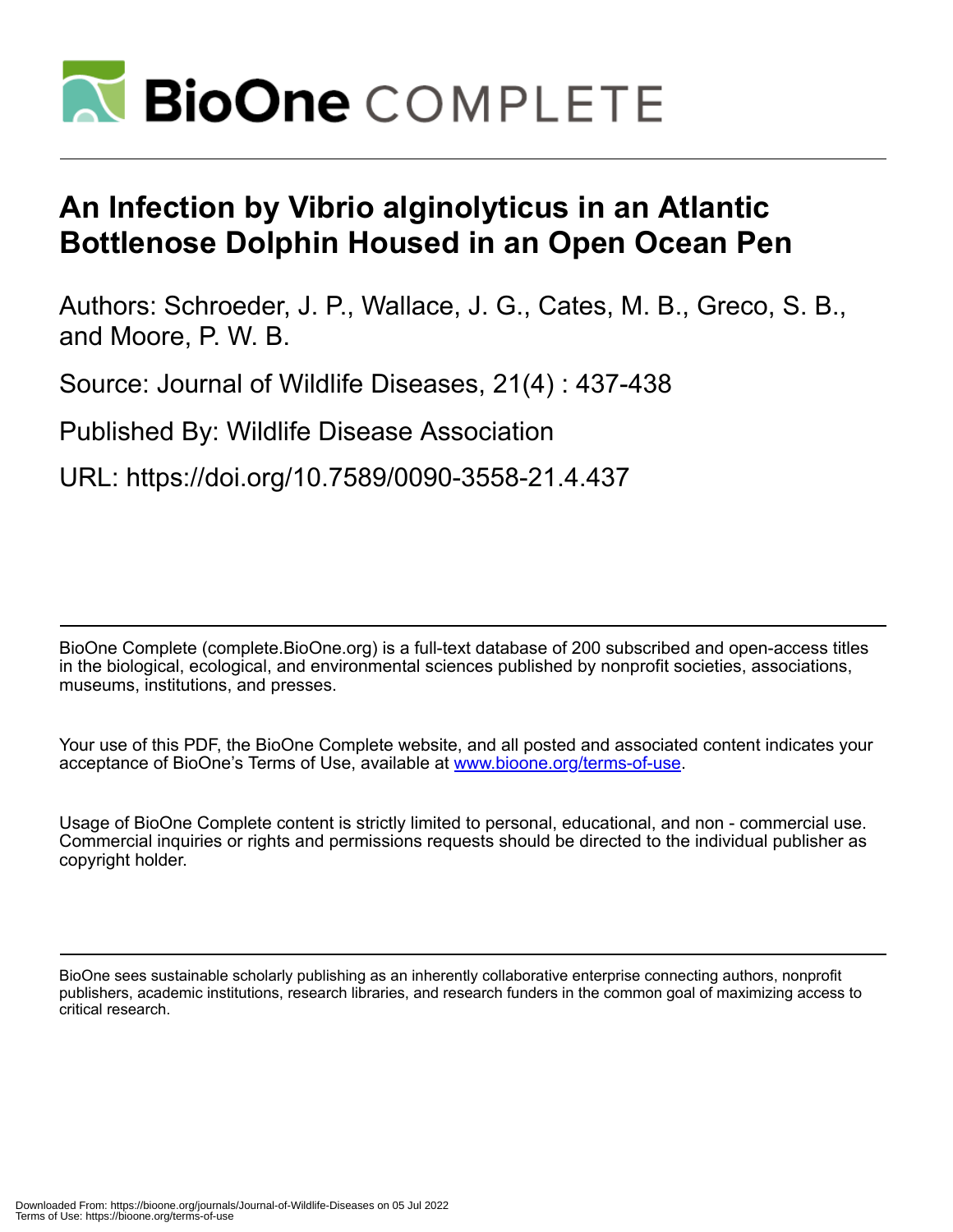antigens also exists, but that has not been a significant problem with the use of this test in domestic poultry.

This study was funded by the Environmental Institute of Oklahoma State University under the direction of Howard Gerald. The authors wish to thank Mr.

Gerald, the Cooperative Wildlife Research Unit of Oklahoma State University under the direction of Dr. Paul Vohs for the use of their equipment, the personnel of Washita National Wildlife Refuge for their assistance, and Dr. J. E. Williams for providing the *Salmonella* group antigens.

*Journal of Wildlife Diseases,* 21(4), 1985, **pp.** 437-438

## **An Infection by Vibrio alginolyticus in an Atlantic Bottlenose Dolphin Housed in an Open Ocean Pen**

J. P. **Schroeder,' J. G. Wallace,2 M. B. Cates,' S. B. Greco,3 and P. W. B. Moore,'** 'Naval Ocean Systems Center, Hawaii Laboratory, Kailua, Hawaii 96734, USA; 2U.S. Navy Environmental and Preventive Medicine Unit No. 6, Pearl Harbor, Hawaii 96860, USA; and 3University of Hawaii, Department of Microbiology, Honolulu, Hawaii 96822, USA

An adult male Atlantic bottlenose do! phin *(Tursiops truncatus)* had a history of recurring skin problems. The dolphin weighed 159 kg and was kept in Kaneohe Bay, Hawaii, in an open ocean floating pen, 6 m square, 3.5 m deep, enclosed by 16-cm-square wire mesh. The lesions were first noted in 1975 and were always similar in size, shape and location: 2.5- to 5.0 cm-diameter ova! ulcers at the anterior insertion of the pectoral fins. In 1983, the lesions appeared the most severe since 1975. The dolphin's skin was ulcerated to the musculature in the cranial insertion area of both pectoral fins and, in addition, to the subcutaneous tissue on the tip of the nostrum and on the leading edge and lateral aspects of the dorsal fin. The dermis in the region of the pectoral lesions contained a mild neutrophil infiltrate with some neutrophil migration into the overlying stratum spinosum; such characteristics are consistent with chronic, active dermatitis.

Although the dolphin had been treated under several different therapeutic plans previously, with varying degrees of suc cess, lesions always recurred within 4 to 6 mo.

In May 1983, during a 26-day period of no treatment, the lesions became progressively larger and more inflamed than previously seen. Before cultures were taken, the lesion and surrounding area were aseptically prepared using Povidine Iodine surgical scrub, rinsed with alcohol, and allowed to dry for 60 sec. Single swab culturettes (Precision Culture C.A.T.S.& with Modified Amies Medium, Precision Dynamics Corporation, 3031 Thornton Avenue, Burbank, California 91504, USA) were used to take cultures from the lesions. Samples were transported to the laboratory on ice and were plated within 1 hr of collection.

Each sample was plated on *Salmonella-Shigella* agar, blood agan, M-Endo agar LES, Membrane Filtration Agar for re covery of *Vibrio* parahemolyticus (Watkins et al., 1976, Appl. Environ. Microbiol. 32: 679–684), mannitol salt agar and

Received for publication 2 October 1984.